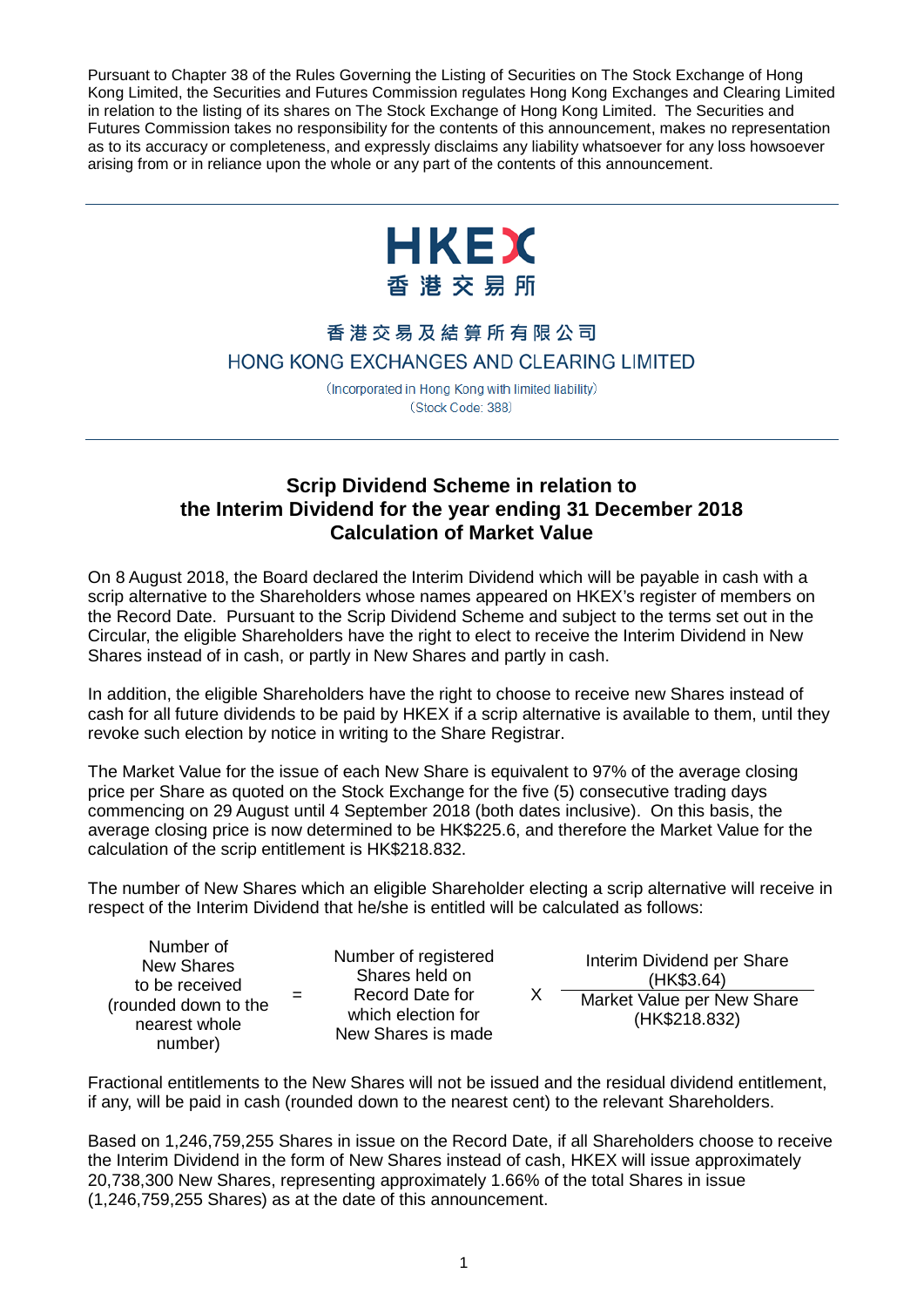**No action is required by the following Shareholders:**

- **(A) Shareholders who have not made a Permanent Election and wish to receive the Interim Dividend in cash only; and**
- **(B) Shareholders who have made a Permanent Election and do not intend to revoke it in order to receive the Interim Dividend in cash.**

Shareholders who have not made a Permanent Election and wish to receive their Interim Dividend wholly or partly in New Shares instead of in cash and, where applicable, to make a Permanent Election should complete the Election Form. Shareholders who have previously made a Permanent Election and wish to receive their Interim Dividend wholly or partly in cash should complete the Revocation Notice. The completed Election Form or Revocation Notice (as the case may be) should be returned as soon as possible so as to enable it to be received by the Share Registrar before the Closing Time. Late submissions of the Election Form or the Revocation Notice will not be accepted.

Shareholders who are not eligible to receive the Interim Dividend in New Shares under the provisions of the Scrip Dividend Scheme should not complete the Election Form and, if they do so, such Election Form will be voided and have no effect.

The Closing Time will be extended, as the case may be, in accordance with (a) or (b) below if a Typhoon Signal No. 8 or above is hoisted, or a Black Rainstorm Warning Signal is in force in Hong Kong:

- (a) at any time before 12:00 noon on Thursday, 13 September 2018. In such a case, the closing time for the return of the Election Form and Revocation Notice will be extended to 5:00 pm on the same business day; or
- (b) at any time between 12:00 noon and 4:30 pm on Thursday, 13 September 2018. In such a case, the closing time for the return of the Election Form and Revocation Notice will be extended to 4:30 pm on the next business day (excluding Saturday) where none of the above signals is hoisted or in force at any time between 9:00 am and 4:30 pm.

HKEX has applied to the SFC for the listing of, and permission to deal in, the New Shares. It is expected that the dividend warrants and/or, subject to the SFC's approval of the above application, definitive certificates for the New Shares will be despatched by ordinary mail to the respective Shareholders concerned at their own risk on Thursday, 20 September 2018. The New Shares will, on issue, rank equally in all other respects with the existing Shares save that they will not be eligible for the Interim Dividend.

Subject to the proper receipt of definitive certificates for the New Shares by the relevant Shareholders, dealings in the New Shares on the Stock Exchange are expected to commence on Thursday, 20 September 2018.

In this announcement, the following expressions have the meanings set out below unless the context otherwise requires:

| "Board"         | HKEX's board of directors;                                                                                                                                                                             |
|-----------------|--------------------------------------------------------------------------------------------------------------------------------------------------------------------------------------------------------|
| "Circular"      | the circular to the Shareholders dated 29 August 2018 about the Scrip<br>Dividend Scheme in relation to the Interim Dividend;                                                                          |
| "Closing Time"  | the closing time for the return of the completed Election Form or<br>Revocation Notice (as the case may be) to the Share Registrar, being<br>4:30 pm on Thursday, 13 September 2018;                   |
| "Election Form" | the form of election for use by the Shareholders who wish to receive<br>the Interim Dividend wholly or partly in New Shares instead of in cash<br>and, where applicable, to make a Permanent Election; |